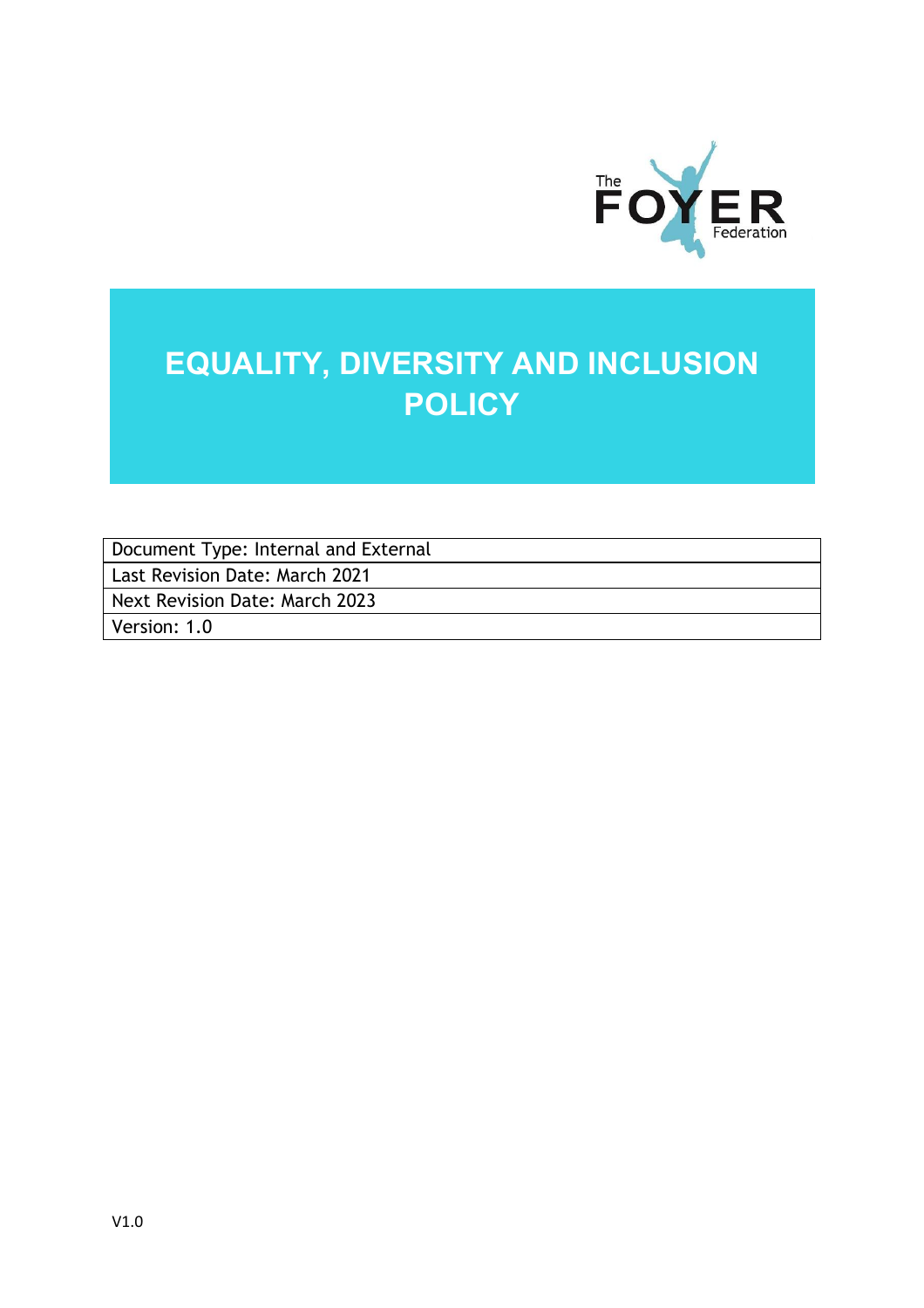The Foyer Federation is committed to encouraging equality, diversity and inclusion among our workforce, and eliminating unlawful discrimination.

The aim is for our workforce to be truly representative of all sections of society and our clients and stakeholders, and for each employee to feel respected and able to give their best.

The organisation - in providing goods and/or services and/or facilities - is also committed against unlawful discrimination of clients, stakeholders or the public.

The policy's purpose is to:

- Provide equality, fairness and respect for all in our employment, whether temporary, part-time or full-time
- Not unlawfully discriminate because of the Equality Act 2010 protected characteristics of age, disability, gender reassignment, marriage and civil partnership, pregnancy and maternity, race (including colour, nationality, and ethnic or national origin), religion or belief, sex and sexual orientation
- Oppose and avoid all forms of unlawful discrimination. This includes in pay and benefits, terms and conditions of employment, dealing with grievances and discipline, dismissal, redundancy, leave for parents, requests for flexible working, and selection for employment, promotion, training or other developmental opportunities

The organisation commits to:

- Encourage equality, diversity and inclusion in the workplace as they are good practice and make business sense
- Create a working environment free of bullying, harassment, victimisation and unlawful discrimination, promoting dignity and respect for all, and where individual differences and the contributions of all staff are recognised and valued.

This commitment includes training managers and all other employees about their rights and responsibilities under the equality, diversity and inclusion policy. Responsibilities include staff conducting themselves to help the organisation provide equal opportunities in employment, and prevent bullying, harassment, victimisation and unlawful discrimination.

All staff should understand they, as well as their employer, can be held liable for acts of bullying, harassment, victimisation and unlawful discrimination, in the course of their employment, against fellow employees, clients, stakeholders, suppliers and the public.

• Take seriously complaints of bullying, harassment, victimisation and unlawful discrimination by fellow employees, clients, stakeholders, suppliers, visitors, the public and any others in the course of the organisation's work activities.

Such acts will be dealt with as misconduct under the organisation's grievance and/or disciplinary procedures, and appropriate action will be taken. Particularly